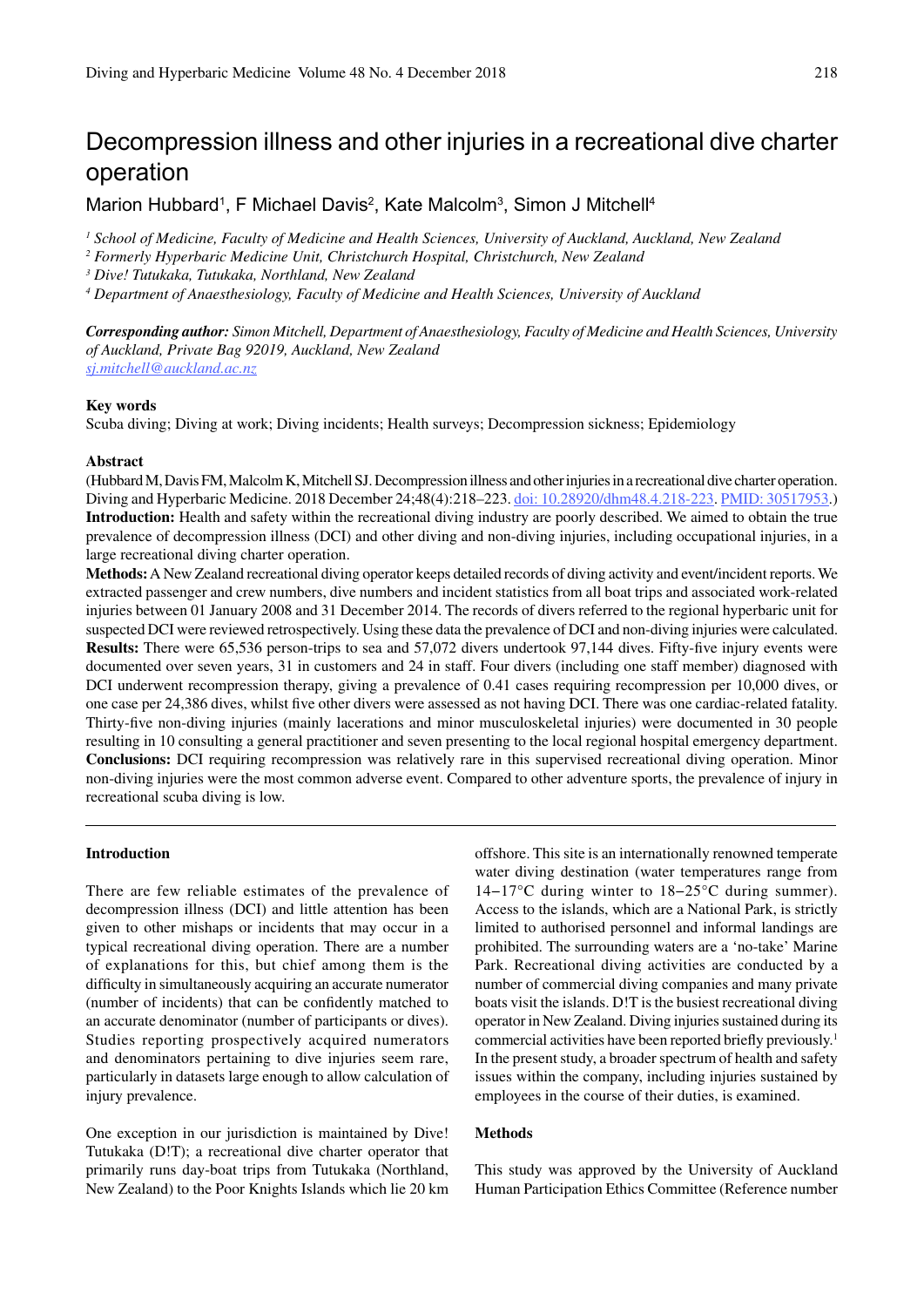013608). D!T is required by law to maintain detailed records of customer numbers, dive numbers, staff deployment to sea and any incidents. Much of this is achieved through skipper's vessel reports for each period at sea which include records of dive operations and any injury incidents (diving and non-diving) during each day. Every diver is logged in and out of the water by a Dive Master on board the vessel and maximum depth and total dive time are recorded for every dive, as are any incidents during the dive.

For the period 01 January 2008 to 31 December 2014, data were extracted from two Excel-format databases kept by the company:

1. Diver, snorkeller and non-diving passenger and crew numbers, and dive numbers to provide denominators for calculation of the prevalence of injuries;

2. All individual injury or incident reports pertaining both to diving and non-diving-related events involving both customers and staff, to provide numerators for calculation of injury prevalence.

Dive-related incidents/injuries were those occurring during diving (such as barotrauma) or as a direct consequence of diving but manifesting after surfacing (which includes DCI). Non-diving-related incidents/injuries were other events (such as lacerations and musculoskeletal injuries) occurring at any point in the trip or working day (including those shore-based processes of preparing for and arriving back from each trip).

Each individual incident was de-identified and given a case ID number. The month and year were recorded, whilst the only demographic data were the gender and age of the victim. The incident and any resulting injury/injuries were classified as either diving-related or non-diving-related. The specific injuries sustained were recorded as was the nature of any treatment required by the patient. Any free-text description was extracted from the vessel log or company incident report. If the incident was diving-related, then the maximum depths and total times for that person's dive were taken from the Dive Master's dive log for that diving day. Case records of divers referred to the Slark Hyperbaric Unit in Auckland for suspected DCI were reviewed for the nature and number of recompression treatments provided, and the clinical outcomes were noted.

The primary outcome of the study was the prevalence of DCI calculated both as the number of DCI cases per 10,000 dives and as the number of dives per case of DCI. A principal secondary outcome was calculation of the number of nondiving events resulting in injury per 10,000 trip participants (a combined total of customers and staff).

# **Results**

The diving database contained records of 65,536 persontrips (passengers and crew) to the Poor Knights Islands (or to two wreck sites along the adjacent Tutukaka Coast). There were 97,144 scuba dives undertaken by 57,072 divers. Although not formally recorded, the vast bulk of the diving was on open-circuit (OC) scuba air with a small number of OC nitrox provided by a limited number of customers for their own use. D!T did not provide nitrox diving at that time. There would have been only a small handful of mixed-gas OC and rebreather divers.

Fifty-five injury incidents were documented in the injury database over the study period, 31 in customers and 24 in D!T staff. Twenty were diving-related, nine being suspected DCI, and 35 non-diving related. One diver died after surfacing.

All the nine cases of suspected DCI occurred in OC air divers. Four cases of DCI underwent recompression therapy (Table 1) giving a prevalence of 0.41 cases requiring recompression per 10,000 dives, or one case per 24,386 dives. The other five divers were referred for medical evaluation with symptoms thought possibly caused by DCI (Table 1) but did not undergo recompression because their symptoms were attributed to alternative diagnoses.

There were 11 non-DCI diving-related incidents recorded. Apart from the fatality, these included four barotraumas (two middle ear, one inner ear, one sinus); three panic attacks causing termination of the dive; one uncontrolled inverted ascent (caused by accumulation of air in dry-suit legs); one jellyfish sting and one event in which an unfit diver became short of breath and had to terminate the dive.

The fatality involved a 55-year-old diver who was a foreign tourist travelling with a group. He had a history of two myocardial infarctions, coronary stents, was on cardiovascular medication and wore a Medic Alert bracelet, none of which were declared on his waiver form or to the Dive Master of the day. He was obese, requiring an XXLsized wetsuit. He was a certified diver who claimed to have done over 50 dives (though only about 25 could be verified). He dived with his own buddy but they separated during the dive as the victim signalled he was low on air 20 minutes into the dive. He was seen by his buddy to surface in no apparent distress and start swimming towards the boat but soon after reaching the boat the victim became unconscious. Basic life support was instituted without success. His computer showed that he had reached a maximum depth of 35 metres' sea water and his air cylinder was empty. The cause of death was given by the Coroner as "*a cardiac event while diving*".

There were 35 non-diving related injuries in 30 people, being 17 lacerations; 12 non-fracture musculoskeletal injuries; three fractures; two electrocutions (both in D!T staff) and one traumatic eye injury. Seventeen of these occurred in D!T staff (who were far outnumbered by passengers). As a result of these injuries, 10 people were known to consult a general practitioner, and seven presented to the local hospital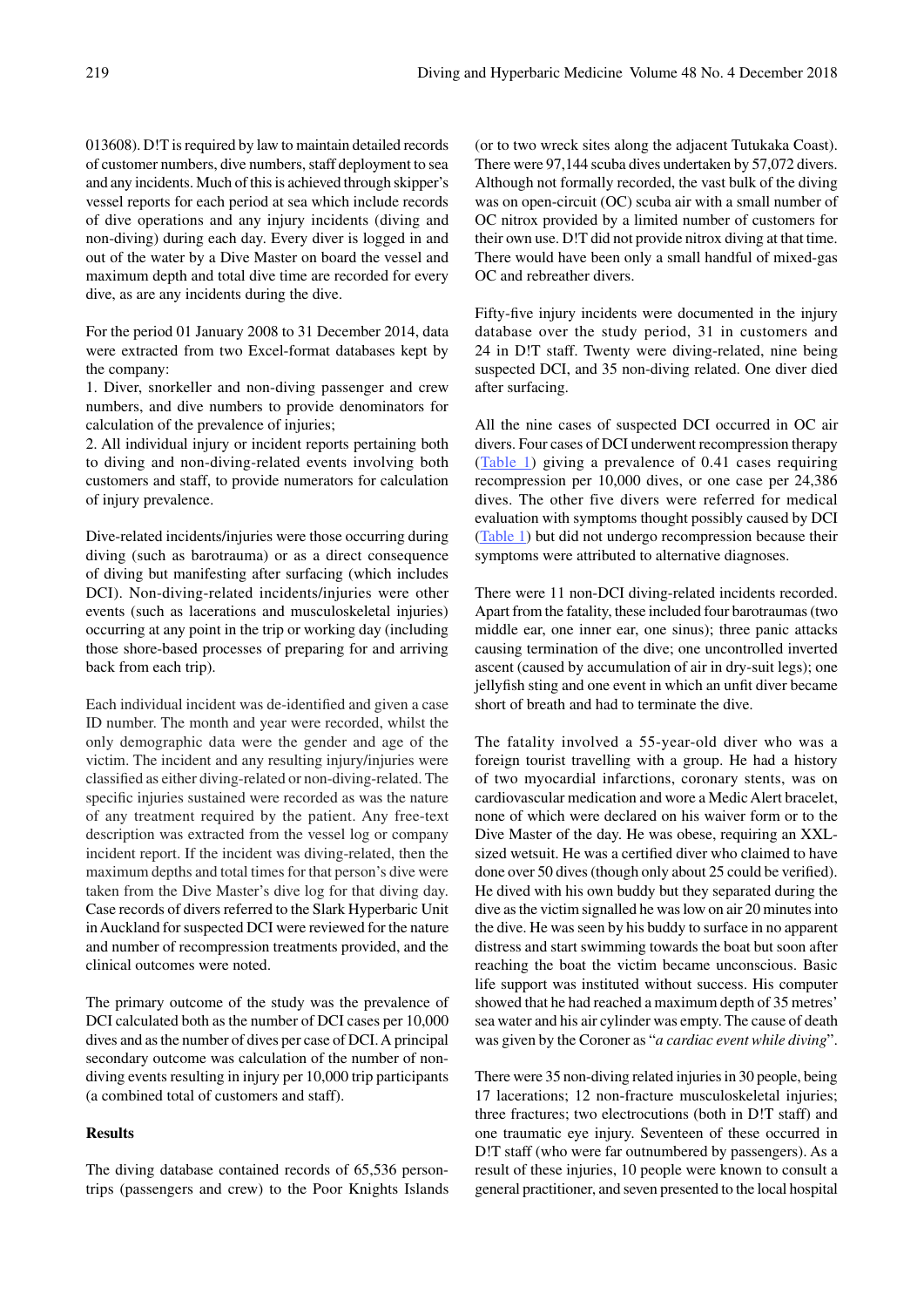# **Table 1**

Profiles (depth(s) and total dive time(s)), principal symptoms, recompression treatment and outcome for four cases of decompression illness (DCI) and principal symptoms for five divers referred for evaluation but not recompressed; msw – metres' seawater; USN − US Navy; RNZN1A is a 4 atm abs (405 kPa) heliox treatment table

| <b>DCI</b> confirmed, recompressed |                                           |                                                          |                                          |                |
|------------------------------------|-------------------------------------------|----------------------------------------------------------|------------------------------------------|----------------|
|                                    | Dive profiles                             | <b>Symptoms and signs</b>                                | <b>Treatment</b>                         | <b>Outcome</b> |
| Case 1                             | $23$ msw / 52 min +<br>$22$ msw $/53$ min | Rash + headache                                          | USN Table 6                              | Full recovery  |
| Case 2                             | 9 msw $/$ 37 min +<br>10 msw / 37 min     | Paraesthesias + joint pain                               | USN Table 6                              | Full recovery  |
| Case 3                             | $21$ msw $/30$ min                        | Numbness / paraesthesias<br>one side face and body       | <b>USN</b> Table 6                       | Full recovery  |
| Case 4                             | $20$ msw / 55 min +<br>19 msw / 55 min    | Rash, shoulder & back pain                               | $RNZN1A + 2$ follow<br>up recompressions | Full recovery  |
| <b>Not DCI, not recompressed</b>   |                                           |                                                          |                                          |                |
| Case 5                             |                                           | Severe fatigue                                           |                                          |                |
| Case 6                             |                                           | Chest tightness                                          |                                          |                |
| Case 7                             |                                           | Nausea and paraesthesiae                                 |                                          |                |
| Case 8                             |                                           | Panic attack, paraesthesiae,<br>cramps, hyperventilation |                                          |                |
| Case 9                             |                                           | Fatigue, vertigo                                         |                                          |                |

emergency department. These 35 events in 65,536 persontrips represents a prevalence of 5.3 per 10,000 person-trips, or one event per 1,872 person-trips.

#### **Discussion**

The prevalence of DCI in recreational scuba diving reported here represents one of very few estimates based on numerator and denominator data collected prospectively in the field. The same D!T database was previously interrogated for a three-year period between 2005 and 2008 (and data from that evaluation overlap the present data by six months).<sup>1</sup> This revealed seven DCI cases in 70,600 dives (a prevalence of one case per 10,000 dives). Another study which also obtained numerator and denominator data from a database prospectively maintained by a single dive operation reported a strikingly similar prevalence of approximately one case per 10,000 dives.<sup>2</sup> A third study reported data prospectively collected as part of the Divers Alert Network Project Dive Exploration initative,<sup>3</sup> giving a prevalence of 3.11 cases per 10,000 dives.

Other approaches have used less precise measures of the denominator. In one study, regional treated DCI cases provided a numerator, and scuba tank fill numbers over the corresponding region and period served as a denominator.4 This revealed a notional DCI rate of one case per 10,000 dives (where one tank fill is assumed to equal one dive). Although subject to a number of potential selection, recall and reporting biases another strategy is to use voluntary diver surveys. One such Japanese study estimated a rate of 0.53 cases per 10,000 dives.<sup>5</sup> A survey of Divers Alert Network members reported a similar DCI prevalence of  $0.63$  per  $10,000$  dives,<sup>6</sup> and a small survey of mainly experienced divers at several diving symposia reported a rate of 1.83 cases per 10,000 dives.7 Other studies have derived denominators from various sources with increasing reliance on estimations and assumptions.8,9 The key elements of the above studies are summarised in Table 2.

It is difficult to reliably interpret any differences in the DCI rates reported between these studies. For example, in the present study we report a rate that is lower than that arising from our earlier analysis,<sup>1</sup> and lower than the rate calculated using similar methodology from another discrete dive operation.2 It is tempting to conclude that this represents a true improvement or difference in diving safety. D!T is a conservative organisation whose trips are closely supervised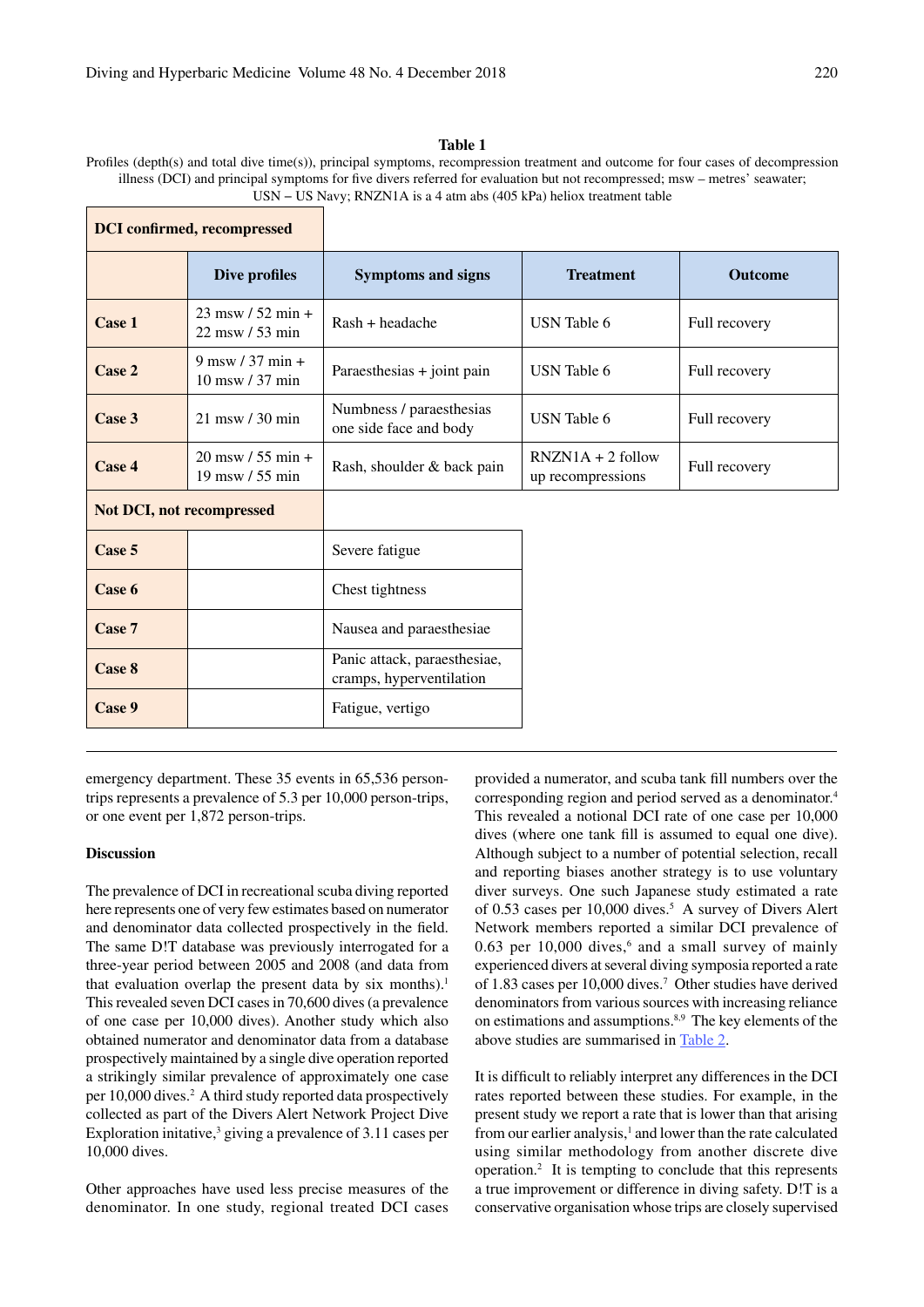| <b>Study</b>                  | <b>Numerator</b><br>descriptor | <b>Denominator</b><br>descriptor | <b>Numerator</b><br>(DCI cases) | <b>Denominator</b><br>(dives) | <b>Prevalence</b><br>(DCI cases per<br>10,000 dives) |
|-------------------------------|--------------------------------|----------------------------------|---------------------------------|-------------------------------|------------------------------------------------------|
| <b>Present</b><br>study       | Prospective<br>field data      | Prospective<br>field data        | $\overline{4}$                  | 97,144                        | 0.41                                                 |
| $Davidmathbf{Davis}^1$        | Prospective<br>field data      | Prospective<br>field data        | 7                               | 70,600                        | 0.99                                                 |
| Gilliam <sup>2</sup>          | Prospective<br>field data      | Prospective<br>field data        | 7                               | 77,680                        | 0.90                                                 |
| <b>Buzzacott</b> <sup>3</sup> | Prospective<br>field data      | Prospective<br>field data        | 38                              | 122,129                       | 3.11                                                 |
| Ladd <sup>4</sup>             | Regional<br>clinical data      | Regional tank<br>fills           | 14                              | 146,291                       | 0.96                                                 |
| Nakayama <sup>5</sup>         | Retrospective<br>self-report   | Retrospective<br>self-report     | 60                              | 1,140,653                     | 0.53                                                 |
| Ranapurwala <sup>6</sup>      | Retrospective<br>self-report   | Retrospective<br>self-report     | 11                              | 174,912                       | 0.63                                                 |
| Klingmann <sup>7</sup>        | Retrospective<br>self-report   | Retrospective<br>self-report     | 52                              | 284,067                       | 1.83                                                 |
| Lippmann <sup>8</sup>         | Regional<br>clinical data      | <b>Informed</b><br>estimate      | 188                             | 1,750,000                     | 1.07                                                 |
| Harris <sup>9</sup>           | Regional<br>clinical data      | Informed<br>estimate             | 16                              | 57,000                        | 2.81                                                 |

**Table 2** Key elements of studies that calculate a prevalence of decompression illness (DCI) in large cohorts of recreational divers

and incorporate thorough briefings, guided dives and matching of dive sites to diver capabilities. There is evidence from a database of similarly disciplined American scientific dives that attention to safety results in a low prevalence of DCI (33 DCI cases in 1,019,159 dives; approximately 0.3 cases per 10,000 dives).10

Both scientific diving in the USA10 and diving at D!T in NZ are regulated by a wide range of legislation and codes of practice in their respective countries. Whilst the legislative environment in NZ for adventure sports was complex and not well policed during the study period, all employed divers at D!T were required to practice under Department of Labour Health and Safety regulations (ASNZS2299.1:2007<sup>11</sup>). The New Zealand Maritime Authority requires dive vessels to be in survey and skippers to have the appropriate certification levels. Direct observation of D!T by three of the authors (MH, FMD and SJM) suggests a strong 'safety first' work ethic throughout the company. This could explain the similar low prevalence of treated DCI amongst USA science and D!T divers. Also, because of 'no fault' legislation in New Zealand (Accident Compensation Act 2001 No. 49 and the Health and Safety at Work Act 2015), it is likely that non-diving trauma resulting in injury both to customers and staff was documented accurately and has a relatively low prevalence.

However, there are other factors that may have influenced our measured outcomes. For example, the reference period of the present study corresponds to that over which the findings of the remote DCI workshop in relation to recompression for mild DCI became influential.12 The workshop's endorsement of treatment without recompression in some cases that met a strict definition of "*mild DCI*" might have influenced decisions by physicians to ascribe alternative diagnoses to the five equivocal cases that were not recompressed (Table 1). Nevertheless, even if these are included in the present analysis as DCI cases, then the calculated rate in our study would be 1:10,000; very similar to several of the other studies. Methodological differences can also account for different results between studies (see above).

What is clear from these various data is that DCI seems relatively uncommon in mainstream recreational scuba diving. This observation segues into consideration of the use to which data of this nature can be put. We would suggest that accurate estimates of the DCI rate derived from large cohorts of divers conducting activity typical of the vast majority of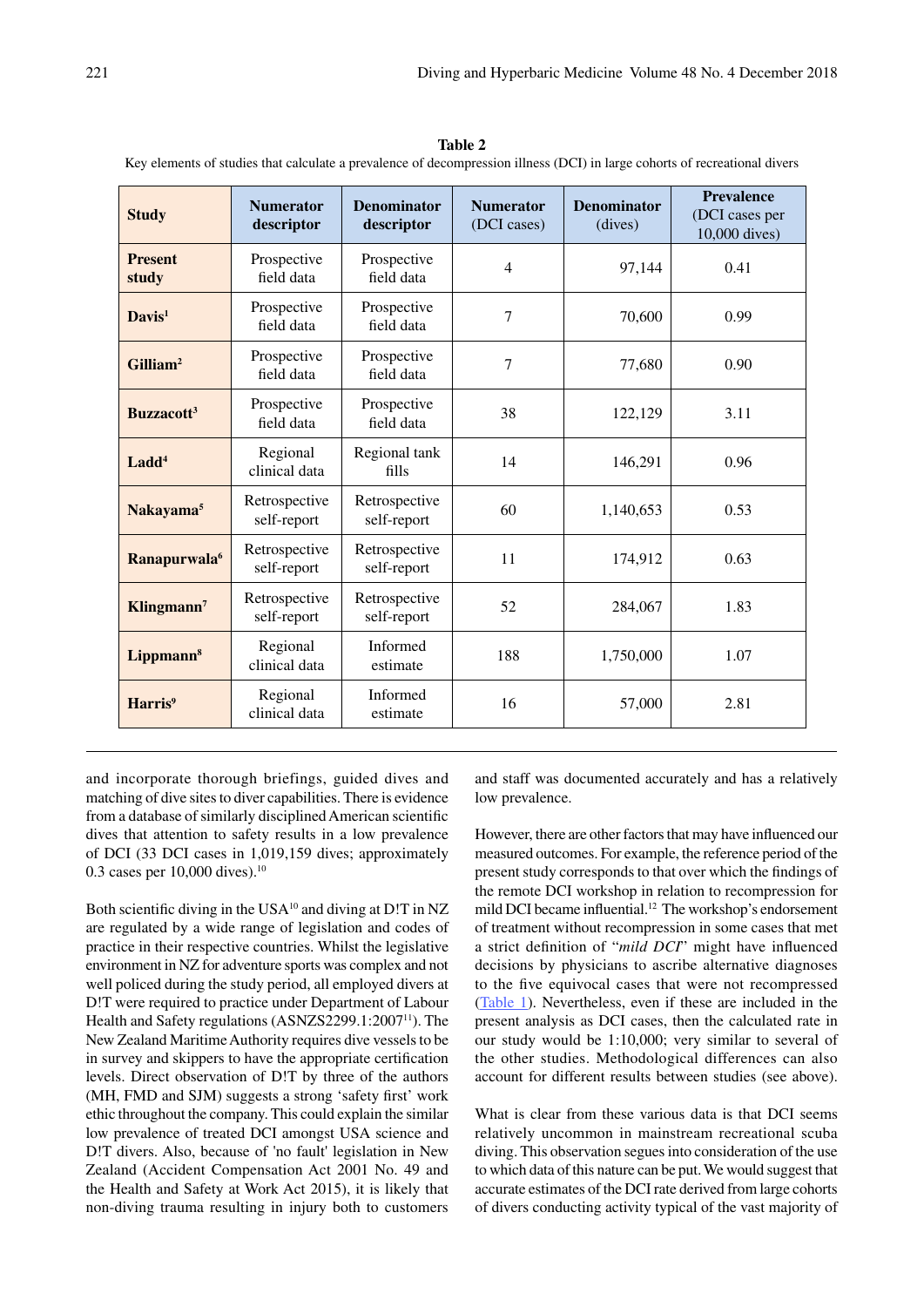recreational scuba diving are important for purposes such as actuarial evaluations, healthcare resource planning, informing choices of prospective divers and characterizing the safety of the sport in relation to other activities. For example, in 2018, the Mountain Safety Council of New Zealand reported 5,504 tramping injuries in more than 1.5 million trampers; that is, one in 279 trampers needed medical care.13 Recreational scuba diving in northern New Zealand, by comparison, would appear to be a relatively injury-free adventure activity. The requirement for operators like D!T to maintain accurate recording of diving activity and related incidents that is enshrined in health and safety legislation and adventure sports standards seems justified for this purpose alone.

It needs to be clearly understood, however, that the risk of DCI for an individual diver or dive is extremely contextsensitive and may not conform to 'population estimates'. Even if it is assumed that there are no untoward events on a dive, there are other factors that may significantly alter risk such as the presence of a large persistent foramen ovale (PFO).<sup>14</sup> Water temperature may have a profound influence on DCI risk. For example, in the Project Dive Exploration study, a separate series of 6,527 dives in cold water resulted in a reported DCI rate of 28 per 10,000 dives.15 The explicit collection and reporting of such dives in Project Dive Exploration will partly explain the increased overall prevalence of DCI reported from that database (Table 2).<sup>3</sup> Some sub-types of 'recreational' scuba diving, such as deeper decompression dives conducted by 'technical' divers may carry a substantially higher risk.

Diving incidents other than DCI and non-diving incidents/ injuries were both more common in the present study than DCI. It is much more difficult to benchmark the prevalence of relatively minor non-diving injuries because of a lack of comparable studies. However, it is clear that such injuries accrued in the operation of boats are recognised as important and qualitatively similar to those reported here.16

# LIMITATIONS

Our data likely under-estimate the true prevalence of mild DCI due to under-reporting. It is well recognised that minor symptoms of DCI are often unappreciated or even concealed by divers. Nevertheless, the number of divers recompressed for DCI is a hard numerator, and any cases not reported (or recompressed) were almost certainly mild. Therefore, our DCI data can be considered a valid indicator of the rate of clinically significant DCI.

In relation to our other injury data, it is widely recognised in medical research that the published prevalence of such events is often strongly influenced by how those outcomes are defined and measured. For example, only two symptomatic middle ear barotraumas were recorded over the seven-year period of the present study, yet a recent study involving prospective examination by expert observers demonstrated middle ear barotrauma in 48 of 67 open-water course trainees.17 Middle ear barotrauma likely occurred much more often than recorded in our study; in fact, it is sufficiently common that both divers and skippers might not consider it worthy of reporting, unless severe. In a similar vein, the more common (and minor) an event, the less likely it is to be meticulously recorded even if reported to the crew. Therefore, incomplete recording is another potential cause for underestimation of the rate of common minor events. Nevertheless, because of the no-fault injury compensation system in NZ, the recording of non-diving injury requiring either first aid or further medical attention is likely to be fairly reliable.

We must acknowledge the fact that some non-DCI divingrelated injuries or complications may not have become apparent for up to days after diving. For example, a recent study that included evaluation of post-diving presentations to American emergency departments suggested that otitis and other infections that could be expected to develop slowly accounted for approximately 16% of consultations.<sup>18</sup> These will not be accounted for in our data.

Finally, this is a single-centre study and the extent to which the DCI prevalence estimate can be generalised across the dive charter industry or recreational diving in general is uncertain. However, as discussed above there is reasonable agreement with estimates from other settings, which is encouraging.

# **Conclusions**

Recreational diving in this temperate water, off-shore environment had a remarkably good safety record given that all levels of diving experience were being catered for. Diving-related injuries were generally minor and uncommon. Staff members appear to have been at more risk of injury than customers. Care in a marine environment needs to be stressed at all times.

# **References**

- 1 Davis FM, Malcolm K. Accident rates at a busy diving centre. Diving Hyperb Med. 2008;38:104.
- 2 Gilliam B. Evaluation of decompression sickness incidence in multi-day repetitive diving for 77,680 sport dives. SPUMS Journal. 1992;22:24−30.
- 3 Buzzacott P (editor). DAN Annual Diving Report 2017 Edition – A report on 2015 diving fatalities, injuries and incidents. Durham (NC): Divers Alert Network; 2017. p 103. [cited 2018 July 12]. Available from: https://www.diversalertnetwork.org/ medical/report/index.asp.
- 4 Ladd G, Stepan V, Stevens L. The Abacus Project: establishing the risk of recreational scuba death and decompression illness. SPUMS Journal. 2002;32:124−8.
- 5 Nakayama H, Shibayama M, Yamami Y, Togawa S, Takahashi M, Mano Y. Decompression sickness and recreational scuba